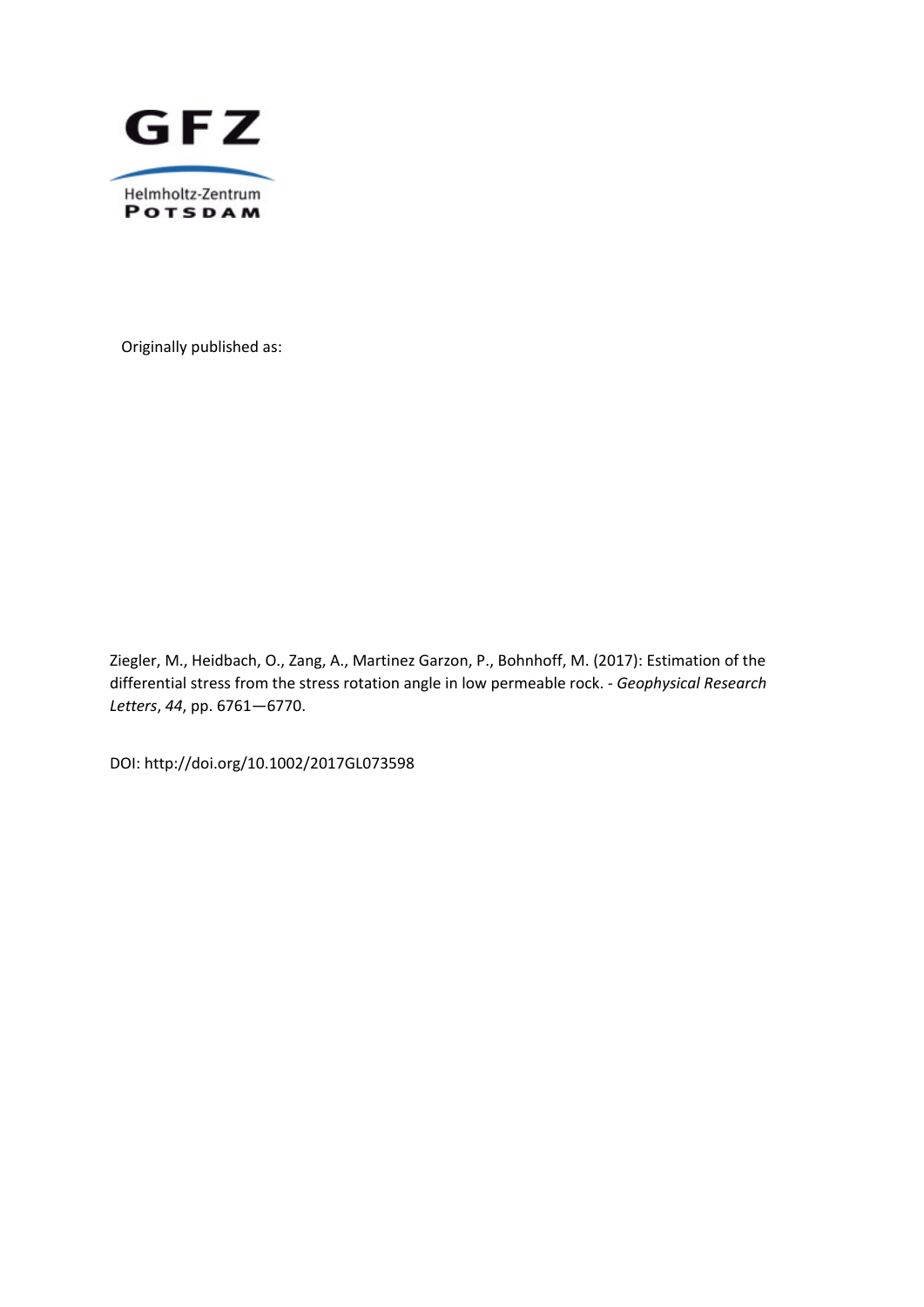# **@AGUPUBLICATIONS**

# **[Geophysical Research Letters](http://onlinelibrary.wiley.com/journal/10.1002/(ISSN)1944-8007)**

## **RESEARCH LETTER**

[10.1002/2017GL073598](http://dx.doi.org/10.1002/2017GL073598)

### **Key Points:**

- Injection-induced stress tensor rotations can be used to estimate the differential stress
- Controlling factors for stress rotation are permeability, initial differential stress, and injection rate
- Thermal effects have no significant influence on stress rotations

#### **Correspondence to:**

M. O. Ziegler, mziegler@gfz-potsdam.de

### **Citation:**

Ziegler, M. O., O. Heidbach, A. Zang, P. Martínez-Garzón, and M. Bohnhoff (2017), Estimation of the differential stress from the stress rotation angle in low permeable rock, Geophys. Res. Lett., 44, 6761–6770, doi:10.1002/ 2017GL073598.

Received 28 MAR 2017 Accepted 4 MAY 2017 Accepted article online 8 MAY 2017 Published online 15 JUL 2017

# **Estimation of the differential stress from the stress rotation angle in low permeable rock**

**Moritz O. Ziegler1,[2](http://orcid.org/0000-0002-2288-2820) , Oliver Heidbach1, Arno Zang1,2, Patricia Martínez-Garzón1 [,](http://orcid.org/0000-0003-4649-0386) and Marco Bohnhoff1,[3](http://orcid.org/0000-0001-7383-635X)**

<sup>1</sup> Helmholtz Centre Potsdam GFZ German Research Centre for Geosciences, Potsdam, Germany, <sup>2</sup>Institute of Earth and Environmental Science, University of Potsdam, Potsdam, Germany, 3Department of Earth Sciences, Free University Berlin, Berlin, Germany

**Abstract** Rotations of the principal stress axes are observed as a result of fluid injection into reservoirs. We use a generic, fully coupled 3-D thermo-hydro-mechanical model to investigate systematically the dependence of this stress rotation on different reservoir properties and injection scenarios. We find that permeability, injection rate, and initial differential stress are the key factors, while other reservoir properties only play a negligible role. In particular, we find that thermal effects do not significantly contribute to stress rotations. For reservoir types with usual differential stress and reservoir treatment the occurrence of significant stress rotations is limited to reservoirs with a permeability of less than approximately 10<sup>-12</sup> m<sup>2</sup>. Higher permeability effectively prevents stress rotations to occur. Thus, according to these general findings, the observed principal stress axes rotation can be used as a proxy of the initial differential stress provided that rock permeability and fluid injection rate are known a priori.

**Plain Language Summary** Rotations of the Earth's stress field are observed due to injections of fluid into (geothermal) reservoirs. We use numerical modeling in order to derive the key parameters that control the amount of stress rotation. We find that the stress rotation is controlled mainly by the permeability of the rock, the rate of fluid injection, and the initial stress field in the reservoir. Since the injection rate is known and the permeability of the reservoir is often estimated, it is possible to gain information on the stress field from observed stress rotations.

## **1. Introduction**

Sustainable and safe subsurface engineering and seismic hazard assessment requires detailed information on the initial stress state [Cornet et al., [1997;](#page-9-0) Harris, [1998;](#page-9-1) Zoback, [2010;](#page-10-0) Fuchs and Müller, [2001;](#page-9-2) Heidbach and Ben-Avraham, [2007\]](#page-9-3). However, widely available are only the orientation of the maximum horizontal stress  $S_{H_{\text{max}}}$  [Heidbach et al., [2010,](#page-9-4) [2016;](#page-9-5) Zoback, [2010\]](#page-10-0), while information on the stress magnitudes is very sparse [Zang et al., [2012\]](#page-10-1). To date, the estimation of the stress magnitudes is only partly possible or economically feasible and remains a challenge [Brown and Hoek, [1978;](#page-9-6) Brudy et al., [1997;](#page-9-7) Lund and Zoback, [1999;](#page-9-8) Zang and Stephansson, [2010\]](#page-10-2).

Though the general knowledge on induced and natural subsurface processes steadily grows due to the often extensive monitoring during the exploitation of geological reservoirs, unconventional hydrocarbons among them, the recordings from local seismic networks operating with a low-magnitude detection threshold and good azimuthal coverage can be used to determine focal mechanism solutions and to apply a stress inversion technique [Schoenball et al., [2014;](#page-9-9) Dorbath et al., [2009;](#page-9-10) Gritto and Jarpe, [2014\]](#page-9-11). If a sufficiently high number of seismic events with focal mechanisms is available in a spatially confined area over a certain time period, advanced stress inversion techniques even allow for determining temporal variations of the stress state [Hardebeck and Michael, [2006;](#page-9-12) Martínez-Garzón et al., [2014a\]](#page-9-13) or the 3-D spatial distribution [Martínez-Garzón et al., [2016\]](#page-9-14). Thereby, temporal local rotations of the stress tensor have been observed as a physical response of the rock formation to large tectonic earthquakes [Hardebeck and Hauksson, [2001;](#page-9-15) Bohnhoff et al., [2006;](#page-9-16) Ickrath et al., [2015\]](#page-9-17). Typically, these coseismically introduced stress rotations decrease within weeks or months back to pre-main shock orientations to a large extent [Hardebeck, [2012\]](#page-9-18). More recently, systematic temporal stress

© 2017. American Geophysical Union. All Rights Reserved.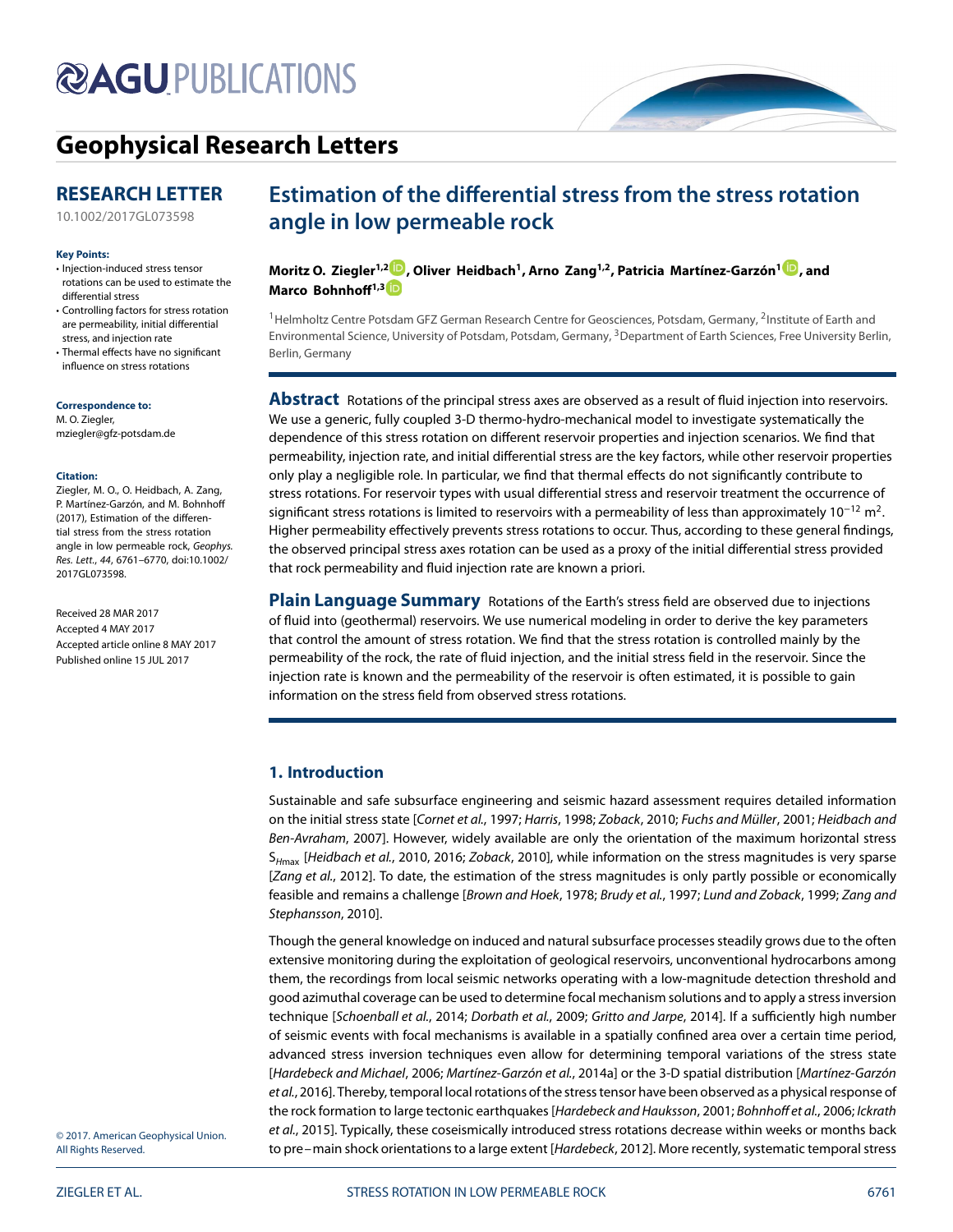

<span id="page-2-0"></span>Figure 1. Temporal changes in fluid injection-induced stress rotations in The Geysers NW site, California [Martínez-Garzón et al., [2013\]](#page-9-19). (a) Rotations in the trend of S1 (red) and S2 (green) due to fluid injection rate (blue) and number of detected seismic events (grey bars) over the course of 18 months. (b) Schmidt plot of the temporal variations of the initially principal stress axes S1 (red) and S2 (green) during the fluid injection indicated by stress inversions of focal mechanisms. The stress paths (black line) and the 95% confidence intervals (boxes) are indicated.

rotations have also been observed in reservoirs in relation to massive fluid injection [Martínez-Garzón et al., [2013,](#page-9-19) [2014b;](#page-9-20) Schoenball et al., [2014\]](#page-9-9). These stress rotations have been shown to correlate with fluid injection rates in accordance with pore pressure changes (Figure [1\)](#page-2-0) and reduced in situ temperatures by the cold fluid [Jeanne et al., [2015;](#page-9-21) Yoon et al., [2015\]](#page-10-3). In addition to these local perturbations, stress rotations depend mainly on the initial background stress [Sonder, [1990;](#page-10-4) Zoback, [1992\]](#page-10-5). Since the local perturbations in terms of the injection rate are known and an approximate knowledge of the reservoir rock properties is usually available, the initial differential stress as the remaining unknown can be estimated.

Herein, we demonstrate the feasibility of such initial differential stress estimation based on stress rotations. For this we use a generic, fully coupled 3-D thermo-hydro-mechanical (THM) model that simulates the pore pressure and thermal effects of cold fluid injection into a hot reservoir. In a systematic sensitivity study, (1) we assess the reservoir properties and treatment that are needed to cause a stress rotation and quantify the resulting angle of stress rotation. (2) We then discuss the key parameters and their influence on the occurrence of stress rotations and (3) derive from our findings an approach to estimate the initial differential stress of a reservoir with known properties from observed injection-induced stress rotations.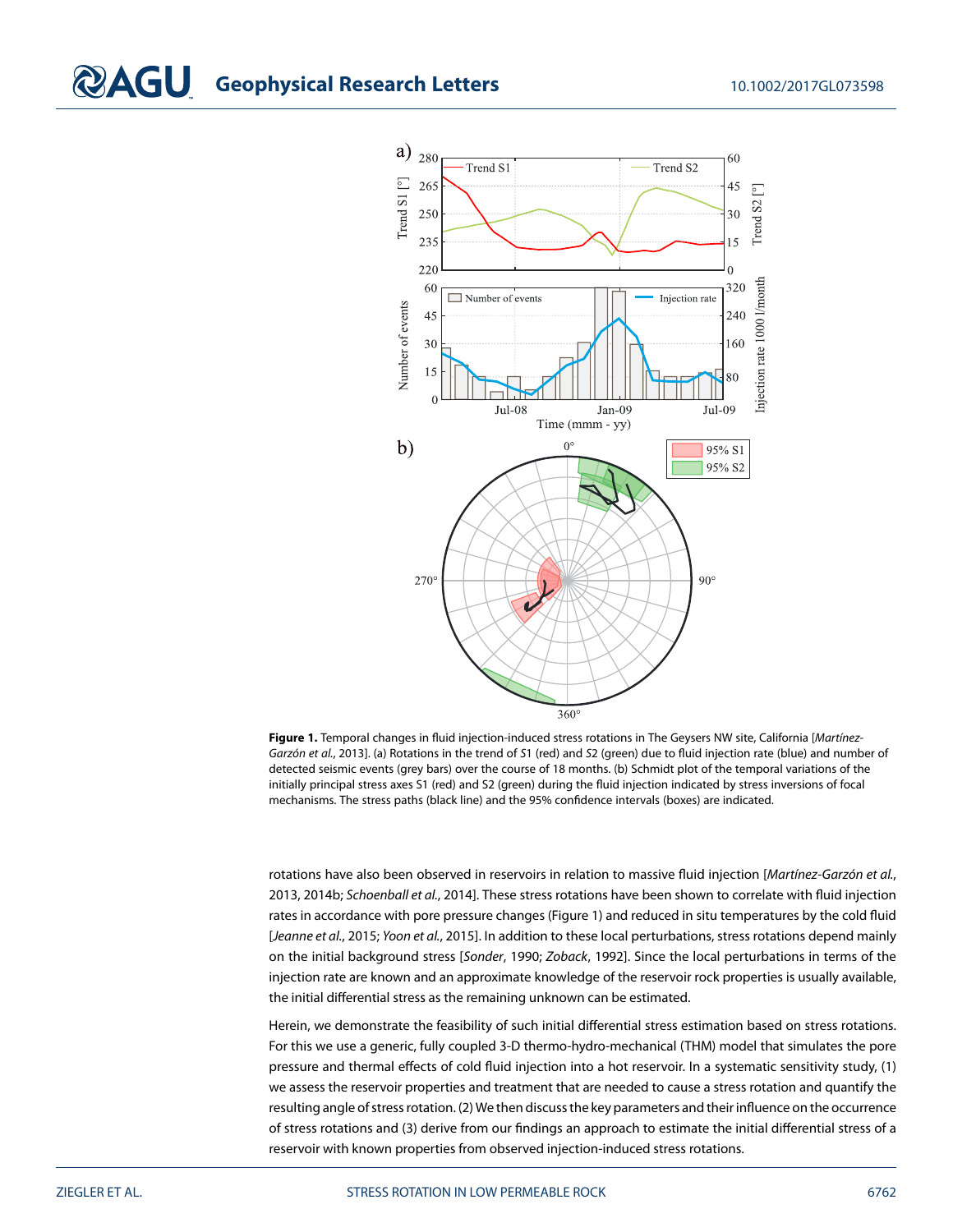## **2. Stress Rotations**

The in situ stress state is described by the symmetric second-order stress tensor with six independent components [Zoback, [2010;](#page-10-0) Jaeger et al., [2007\]](#page-9-22) or using the principal axis system with the three orientations and three magnitudes of the principal stresses S1, S2, and S3 [Zang and Stephansson, [2010;](#page-10-2) Zoback, [2010\]](#page-10-0). Isotropic changes in the stress state do not affect the orientation of these principal stress axes, but by changes in the differential stress S1–S3 the orientation of the principal stress axes are potentially affected as well. This is, for example, the case for pore pressure changes due to reservoir depletion or injection. According to pore pressure stress coupling, the principal stresses are not equally reduced or increased by the pore pressure changes [Rudnicki, [1986;](#page-9-23) Altmann et al., [2010,](#page-9-24) [2014;](#page-9-25) Schoenball et al., [2010\]](#page-9-26). This means that the principal stress changes around an injection or production well are dependent on their position relative to the wellbore [Altmann et al., [2014\]](#page-9-25). Hence, the differential stresses and therefore the orientation of the principal stress axes are altered.

The magnitude of anisotropic stress changes is dependent on several reservoir and material properties [Rudnicki, [1986\]](#page-9-23) and controls the stress rotation. The angle of stress rotation itself is a manifestation of the physical response of a reservoir to fluid injection or depletion and thus depends on the magnitude of the initial differential stress, the material properties of the reservoir rock, and the reservoir treatment such as injection rate and fluid temperature. Thus, if stress rotations are observed and a sufficient amount of reservoir properties are known, the information can be used toward an improved geomechanical characterization of geological reservoirs.

An observation of injection-induced stress rotation is available from the NW part of The Geysers geothermal area, California [Martínez-Garzón et al., [2013,](#page-9-19) [2014b\]](#page-9-20). A high-density seismic network of 32 permanent stations is deployed within the geothermal area [Martínez-Garzón et al., [2013\]](#page-9-19). In the vicinity of the injection wells Prati-9 and Prati-29 within almost 5 years, 973 focal mechanisms from seismic events with moment magnitude  $M_{\omega}$  between 1.0 and 3.3 were computed [*Martínez-Garzón et al.*, [2014b\]](#page-9-20). A subsequent spatiotemporally binned stress inversion allowed the observation of rotations of the principal stress axes of up to 20° (Figure [1b](#page-2-0)) [Martínez-Garzón et al., [2013,](#page-9-19) [2014b\]](#page-9-20). The time-dependent rotations of the principal stress axes correlate well with the variations in the monthly injection rates into the reservoir from both nearby wells (Figure [1a](#page-2-0)) [Martínez-Garzón et al., [2013,](#page-9-19) [2014b\]](#page-9-20). The relationship between fluid injection and stress rotation has recently been observed in another part of The Geysers field [Dreger et al., [2017\]](#page-9-27) and was also confirmed by geomechanical-numerical modeling calibrated on The Geysers scenario [Jeanne et al., [2015\]](#page-9-21).

## **3. Generic Model**

In order to identify the reservoir parameters controlling the stress rotations, we built a fully coupled generic 3-D thermo-hydrome-chanical (THM) model with isotropic and homogeneous rock properties. It has drained pore pressure and fixed temperature boundary conditions at the borders that are far away from the area of interest to prevent boundary effects and feedbacks (Figure [2c](#page-4-0)). The model simulates the injection of a cold fluid at a single point into the center of a fully saturated hot reservoir. The solution of the poroelastic equation [Rudnicki, [1986;](#page-9-23) Altmann et al., [2010,](#page-9-24) [2014\]](#page-9-25) implies that stress changes are independent of the initial stress state; the stress rotation, however, depends on the ratio of the initial differential stress and the stress changes. The effects of the coupled temperature and pore pressure changes on the stress field are simulated. The reservoir properties, treatment, and the initial differential stress can be easily altered in order to compare their influence on the angle of stress rotation. The properties of the reference model are presented in Table [1.](#page-5-0) They are chosen in a way to be comparable to values reported for The Geysers reservoir [e.g., Rutqvist and Oldenburg, [2008;](#page-9-28) Rutqvist et al., [2013;](#page-9-29) Jeanne et al., [2015\]](#page-9-21) where injection-induced stress rotations have been observed. The parameters in italics in Table [1](#page-5-0) are individually investigated in the sensitivity study with respect to the reference model. Several scenarios in which only a single parameter is altered from the reference value are computed in order to estimate the significance of the influence of the individual parameters on the stress rotation. The scenarios are chosen to represent a reasonable range of maximum and minimum values observed in reservoirs.

Due to the observation of stress rotations by the stress inversion of spatially binned focal mechanisms [Martínez-Garzón et al., [2013\]](#page-9-19), each rotation is actually an integral value valid for that particular rock volume. Hence, the volume enclosed by the seismicity in each stress inversion needs to be accounted for in the model as to guarantee comparison with the observations. Thus, the stress rotations in the model is regarded concerning the angle of rotation within an affected rock volume. The necessity to regard the reservoir volume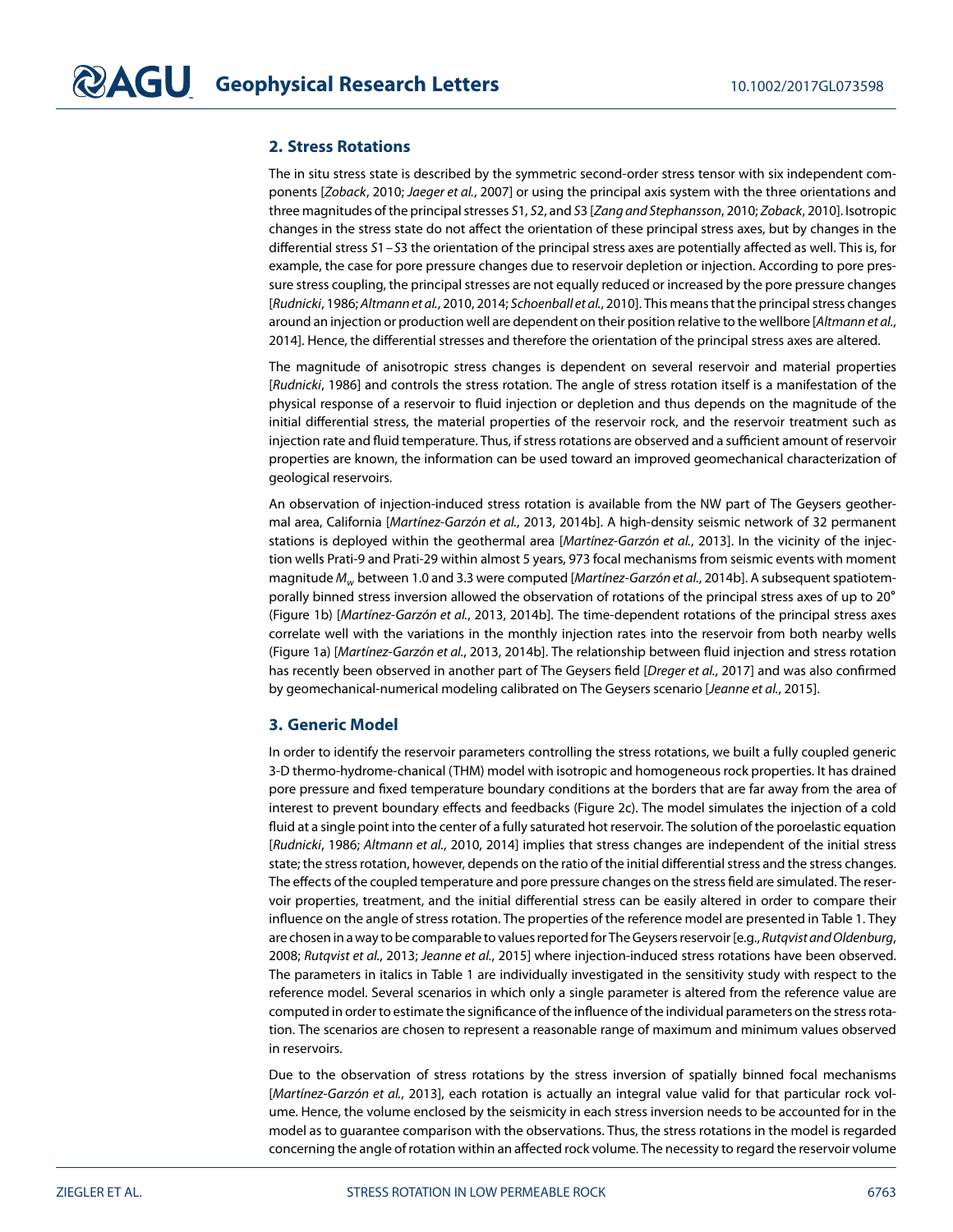# **CAGU** Geophysical Research Letters 10.1002/2017GL073598



<span id="page-4-0"></span>Figure 2. (a and b) Influence of several parameters on the rotation angle of the principal stress axes displayed in logarithmic scale. On the x axis is the stress rotation angle; on the y axis is the volume in  $m<sup>3</sup>$  affected by at least the stress rotation specified on the x axis. In relation to a reference scenario (grey solid) variable angles of stress rotations are indicated. They result from variations in the initial differential stress (green solid), permeability (red dashed), and injection rate (blue dotted) (Figure [2a](#page-4-0)). The insignificant influence of the porosity (blue dashed), duration of injection (green dotted), temperature difference (red solid) and thermal conductivity (orange dotted) on the stress rotation angle is displayed in a close-up together with the slightly more prominent influence of the thermal expansion of the rock (violet dash dotted) (Figure [2b](#page-4-0)). (c) A cut-view of the generic 3-D model indicates the refined discretization toward the injection point in the center of the model. The modeled injection point has a minimum distance of 7 km from the model boundaries.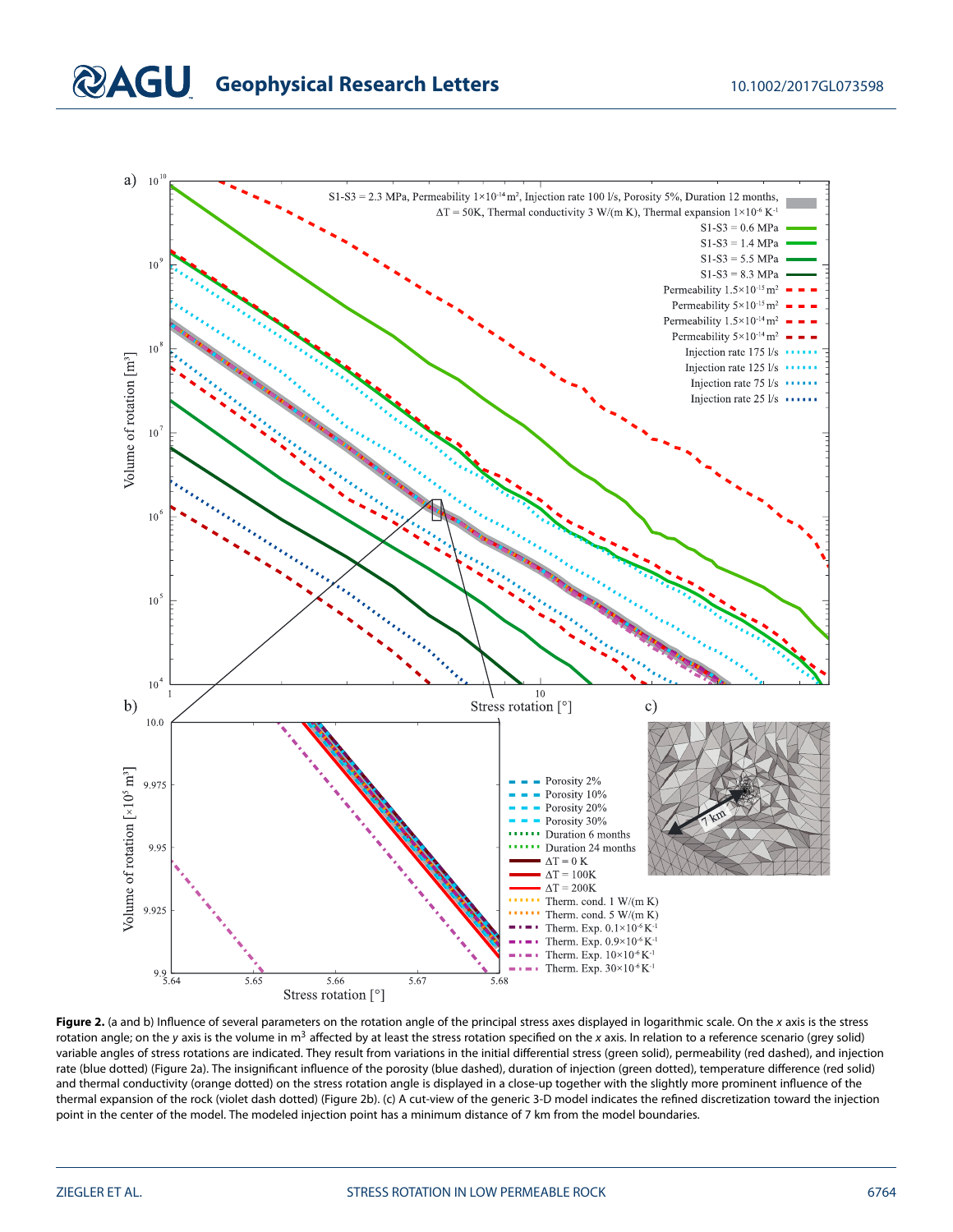<span id="page-5-0"></span>

| Material                                  | <b>Property Value</b>              | Minimum                                                                           | Maximum                            |
|-------------------------------------------|------------------------------------|-----------------------------------------------------------------------------------|------------------------------------|
| Rock density                              | 2750 kg/m <sup>3</sup>             |                                                                                   |                                    |
| Young's module rock                       | 26 GPa                             |                                                                                   |                                    |
| Poisson ratio rock                        | 0.35                               |                                                                                   |                                    |
| Porosity rock <sup>b</sup>                | 5%                                 | 2%                                                                                | 30%                                |
| Permeability rockb,c,d                    | $1 \times 10^{-14}$ m <sup>2</sup> | $1 \times 10^{-15}$ m <sup>2</sup>                                                | $5 \times 10^{-14}$ m <sup>2</sup> |
| Bulk modulus solid grains <sup>e</sup>    | 50 GPa                             |                                                                                   |                                    |
| Drained bulk modulus <sup>e</sup>         | 26 GPa                             |                                                                                   |                                    |
| Thermal conductivity rock <sup>t, g</sup> | 3 W/(m K)                          | 1 W/(m K)                                                                         | 5 W/(m K)                          |
| Specific heat rock                        | 800 J/(kg K)                       |                                                                                   |                                    |
| Latent heat                               | 100 kJ/kg                          |                                                                                   |                                    |
| Thermal expansion <sup>g</sup>            | $1 \times 10^{-6}$ K <sup>-1</sup> | $0.1 \times 10^{-6}$ K <sup>-1</sup> 30 $\times$ 10 <sup>-6</sup> K <sup>-1</sup> |                                    |
| Density pore fluid <sup>h</sup>           | 1000 kg/m <sup>3</sup>             |                                                                                   |                                    |
| Latent Heat pore fluid <sup>h</sup>       | 350 kJ/kg                          |                                                                                   |                                    |
| Conductivity pore fluid <sup>h</sup>      | 0.6 W/(m K)                        |                                                                                   |                                    |
| Specific heat pore fluid <sup>h</sup>     | 4200 J/(kg K)                      |                                                                                   |                                    |
| Expansion <sup>h</sup>                    | Temperature dependent              |                                                                                   |                                    |
| $\Delta T$                                | 50K                                | 0K                                                                                | 200 K                              |
| Injection rate <sup>1</sup>               | $100$ L/s                          | 25 L/s                                                                            | $175$ L/s                          |
| Injection duration                        | 12 months                          | 6 months                                                                          | 24 months                          |
| Differential stress                       | 2.3 MPa                            | 0.6 MPa                                                                           | 8.3 MPa                            |

T[a](#page-5-0)ble 1. Reservoir Parameters in the Reference Model<sup>a</sup>

<sup>a</sup>The parameters in italics are regarded in the sensitivity analysis, and reasonable maximum and minimum values observed in reservoirs are provided. If no reference is provided, standard values are assumed.

<sup>b</sup>Moeck [\[2014\]](#page-9-30).

 $c$ Bear [\[1972\]](#page-9-31).

- <sup>d</sup>Martínez-Garzón et al. [\[2014b\]](#page-9-20).
- e Altmann et al. [\[2010\]](#page-9-24).

<sup>f</sup> Robertson [\[1988\]](#page-9-32).

- <sup>g</sup>Rutqvist et al. [\[2013\]](#page-9-29).
- h<sub>IAPWS</sub> [\[1997\]](#page-9-33).
- <sup>i</sup>Zang et al. [\[2014\]](#page-10-6).

in which the stress rotation is estimated requires the 3-D analysis of the THM model. We use the finite element method with fully coupled partial differential equations for the thermoporoelastic processes. A finer resolution is achieved close to the injection point and a coarse resolution at the boundaries. The fluid injection is assumed to be constant during the entire injection time interval. The finite element solver Abaqus is applied to solve the resulting coupled partial differential equations which characterize the stress due to temperature and pore pressure changes. The equations result in the stress tensor, temperature, and pore pressure at each integration point in the entire model volume with no phase changes assumed.

### **4. Results**

To derive the initial differential stress from stress rotations as a physical response of the reservoir to fluid injection, a sensitivity analysis is performed by investigating the key properties controlling the stress rotation. Then, a reservoir characterization approach is presented.

### **4.1. Sensitivity Analysis**

For the sensitivity analysis the reservoir parameters porosity, permeability, thermal conductivity, thermal expansion, and the initial stress state and as the reservoir treatment parameters temperature difference between rock formation and injected fluid, injection rate, and injection duration were tested across physically reasonable ranges in reservoir environments (see Table [1\)](#page-5-0). The analysis of the results is conducted in a volume-based approach rather than at discrete points in the reservoir. This is in order to be comparable to the observation of stress rotations by a spatiotemporally binned stress inversion of focal mechanism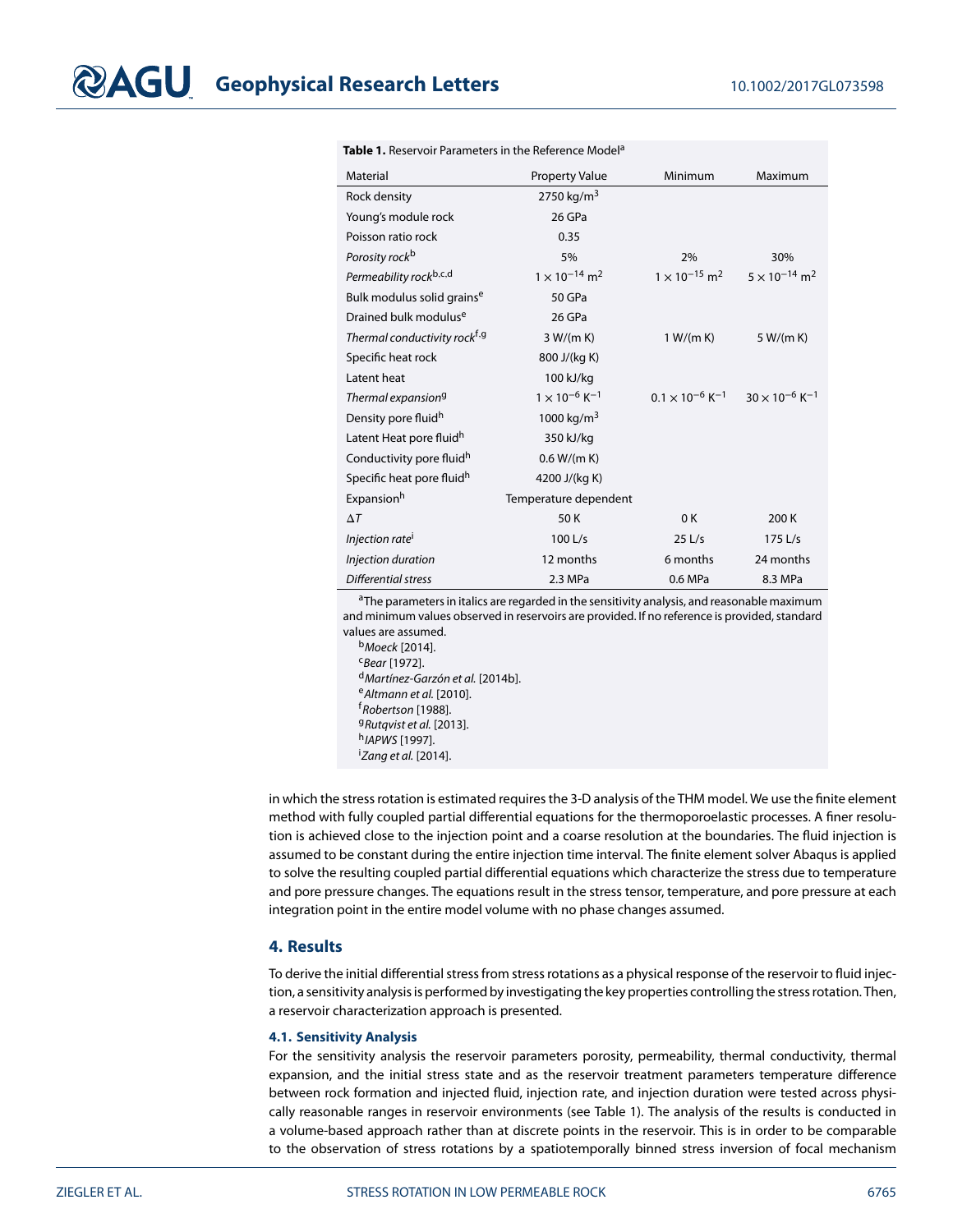solutions [Martínez-Garzón et al., [2013\]](#page-9-19). Such observations are also within a confined volume in contrast to a single observation point.

Figure [2a](#page-4-0) shows that the results for the three significant parameters initial differential stress, permeability, and injection rate are a function of stress rotation within a given volume. An increase in initial differential stress is associated with a decrease in the volume affected by stress rotation. In the reference setting, a rotation of at least 15–20° in a volume of 10<sup>6</sup> m<sup>3</sup> requires a reduction of the initial differential stress to  $S1 - S3 = 1.4$  MPa. As for the rotation angle this refers to the minimum rotation that can be reliably observed from inversion of focal mechanisms given the fact that the inverted data (focal mechanisms) themselves include an error of typically not less than 10∘ [Bohnhoff et al., [2004\]](#page-9-34). Moreover, a low permeability of the rock is beneficial for stress rotations to occur. A decrease in permeability from  $1 \times 10^{-14}$  m<sup>2</sup> to  $5 \times 10^{-15}$  m<sup>2</sup> has a similar effect as the reduction of initial differential stress by about Δ(S10-S3) = 1 MPa. Furthermore, the injection rate is correlated with the stress rotation. Exemplified this means that an increase of the injection rate from 100 L/s to 200 L/s has about the same effect as a decrease in permeability from  $1 \times 10^{-14}$  m<sup>2</sup> to  $5 \times 10^{-15}$  m<sup>2</sup> or a reduction of the initial differential stress by  $\Delta(S1-S3) = 1$  MPa.

Additionally, Figure [2b](#page-4-0) displays the parameters which prove to have no significant influence on the stress rotation. Changes in the porosity, the temperature difference between reservoir rock and injected fluid, the thermal conductivity of the rock, and the duration of constant injection prove to be entirely insignificant in a long-term scenario of ≥6 months. However, minor changes in the volume affected by stress rotation can be observed for changes in the thermal expansion of the rock. Still, rotations induced solely by thermal effects are not large enough to be considered relevant.

### **4.2. Effective Range of Key Parameters**

The individual circumstances which favor or prevent the occurrence of a stress rotation are governed by the three key parameters permeability, initial differential stress, and injection rate. In order to investigate the numerical range in which these parameters allow a stress rotation, they are individually tested with realistic values. According to Bear [\[1972\]](#page-9-31), the permeability in (oil) reservoir rocks is between 10<sup>-11</sup> m<sup>2</sup> and 10<sup>-15</sup> m<sup>2</sup>. Differential stresses between (S1 - S3) = 0 MPa and 40 MPa are likely to occur in reservoir settings [Zang et al., [2012;](#page-10-1) Brudy et al., [1997\]](#page-9-7). Typical injection rates during stimulation of (enhanced) geothermal reservoirs vary between 0.5 L/s and 175 L/s [Zang et al., [2014\]](#page-10-6). The limit above which stress rotation is considered relevant is set to 5° in a volume of 25  $\times$  25  $\times$  25 m<sup>3</sup> (=15,625 m<sup>3</sup>).

It is revealed that in the range of realistic values, the permeability is the main and decisive factor which regu-lates the occurrence of stress rotation. In a semipermeable setting (10<sup>-12</sup> m<sup>2</sup> according to Bear [\[1972\]](#page-9-31)) a very high injection rate of 175 L/s and a very low differential stress (S1-S3 = 0.6 MPa) are required in order to generate a stress rotation above the limit. On the other hand, in an impermeable setting (10<sup>-15</sup> m<sup>2</sup> according to Bear [\[1972\]](#page-9-31)) with a medium differential stress (8.3 MPa) an injection rate of 7.5 L/s is sufficient to create stress rotations larger than the limit. If the initial differential stress is reduced to  $S1 - S3 = 0.6$  MPa, the same angle of rotation in the same volume is generated by 10% of the injection rate (0.75 L/s). This depicts the small extent of stress rotation control by the magnitude of initial differential stress in comparison to the permeability. In addition to an already low permeability, a small initial differential stress further increases the angle of stress rotation. However, even an unrealistically high value of  $S1 - S3 = 50$  MPa allows stress rotations above the limit as long as the permeability is low (10<sup>-15</sup> m<sup>2</sup>) and the injection rate high (175 L/s). The injection rate significantly controls the angle of the rotation. Yet it is not a decisive factor for the occurrence of stress rotations since unrealistically high injection rates (*≫*200 L/s) are required to generate a rotation above the limit in a high permeability (≥ 10<sup>−</sup><sup>10</sup> m2) setting with a low differential stress (S1–S3 = 0.6 MPa). Even a further increase in the injection rate cannot counterbalance an additional increase in permeability and no stress rotations will occur.

### **4.3. Reservoir Characterization**

The estimation of the differential stress is based on observations of the mean stress rotations by the stress inversion of spatially binned focal mechanisms and several modeled scenarios of stress rotation. The modeled scenarios are identical in their geometry and the reservoir properties and treatment with the exception of the initial differential stress which is altered in each scenario. Every modeled scenario simulates the stress rotation due to fluid injection into the reservoir. The simulated mean stress rotation is estimated in a volume that is equivalent to the volume used for the spatial binning of focal mechanisms in the stress inversion. The resulting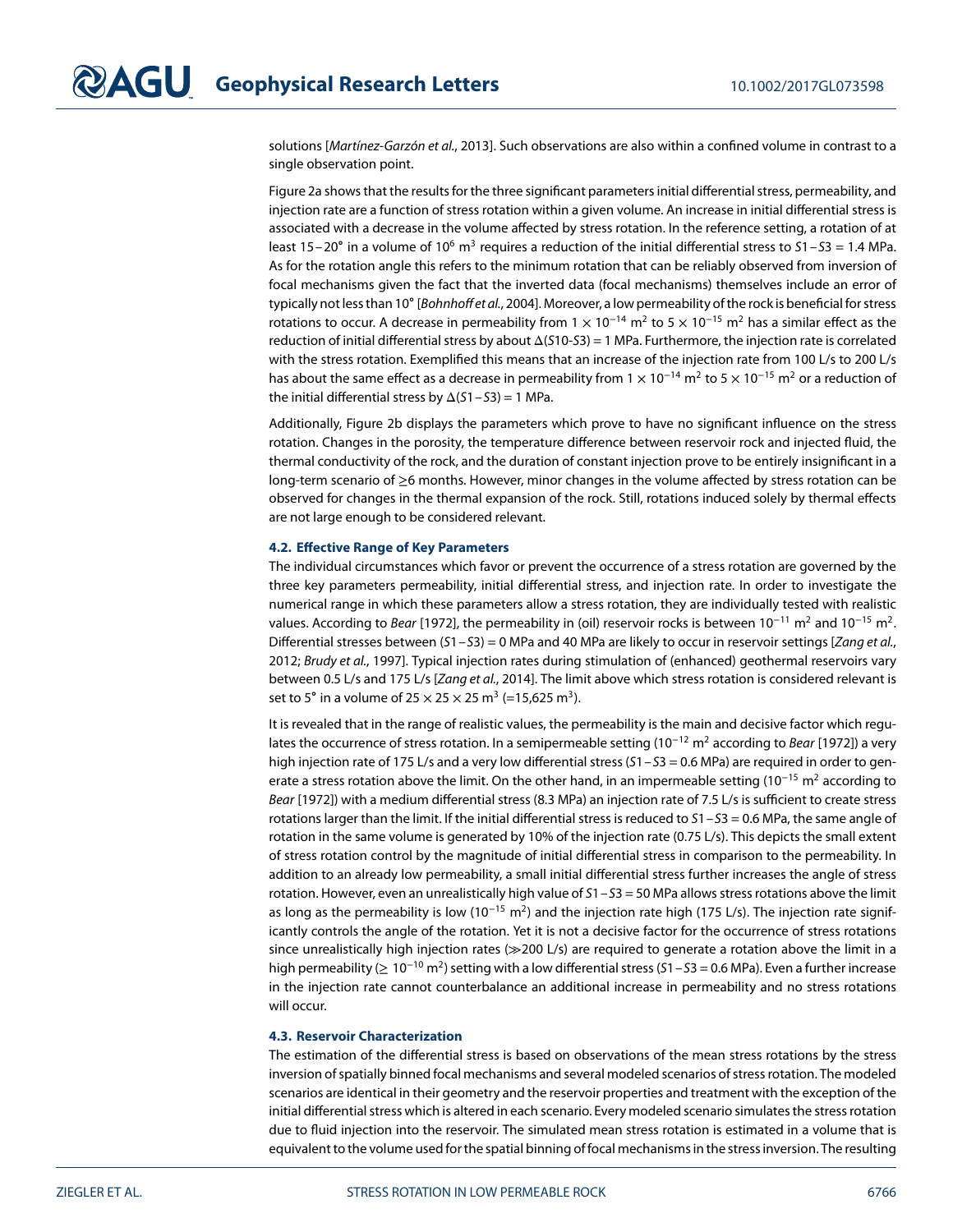## **@AGU** Geophysical Research Letters 10.1002/2017GL073598



<span id="page-7-0"></span>Figure 3. The initial differential stress as a function of stress rotation, permeability, reservoir characteristics, and volume of observed stress rotation. On the x axis is the stress rotation, on the y axis the initial differential stress. Two different permeabilities are assumed (5 × 10<sup>-14</sup> m<sup>2</sup> (red) and 5 × 10<sup>-15</sup> m<sup>2</sup> (green)), while all other reservoir characteristics remain the same. The stress rotation is evaluated within three different volumes around the injection point and averaged at 200 random locations. For each setting five model scenarios at different initial differential stresses are computed. This results in the displayed points that are used to interpolate reservoir specific curves. The curves depend on the initial differential stress, the permeability, and the regarded volume of interest.

scenario and reservoir specific relationships between the initial differential stress and the stress rotation are displayed in Figure [3.](#page-7-0)

In Figure [3](#page-7-0) each of the dots and squares represents such a relationship between stress rotation and initial differential stress. Thus, each reservoir specific curve links the observed stress rotation with an initial differential stress state. As an example, two different reservoir permeabilities were assumed in Figure [3](#page-7-0) (5 × 10<sup>−14</sup> m<sup>2</sup>, red and 5 × 10<sup>-15</sup> m<sup>2</sup>, green). The significant difference in modeled stress rotation between the two different permeabilities is in line with the previously indicated sensitivity analysis (see Figure [2\)](#page-4-0). The higher permeability results in clearly smaller stress rotations for the same differential stresses compared to the permeability which is 1 order of magnitude lower (Figure [3\)](#page-7-0). This is especially significant for low differential stresses and high stress rotations. Furthermore, for each permeability scenario the mean stress rotation was obtained in three different volumes ( $0.5 \times 10^6$  m<sup>3</sup>,  $9.6 \times 10^6$  m<sup>3</sup>, and  $108 \times 10^6$  m<sup>3</sup>). This shows the dependency of the stress rotation on the distance to the injection point and the regarded volume respectively which is according to the findings presented in Figure [2.](#page-4-0) Due to the pore pressure diffusion an increase in volume for the estimation of the mean stress rotation results in a decrease of the mean rotation angle (Figure [3\)](#page-7-0).

### **5. Discussion**

In this work we investigate the controlling factors for injection-induced stress rotations. In order to identify the significant parameters, a sensitivity study provides the influence of reservoir properties and treatment on the stress rotation. It indicates that the parameters with the largest influence on the stress rotation are the known injection rate, the often estimated permeability of the reservoir, and the unknown initial differential stress. Other inherent reservoir properties such as porosity and thermal conductivity or reservoir treatment such as injection duration do not contribute in a significant extent to the development of stress rotation in a long-term scenario.

Among the three key parameters the permeability is identified to be the most influential one which partly owes to its large variety of observed values in reservoirs [Bear, [1972\]](#page-9-31). Moreover, a high permeability is the only parameter which is able to prevent stress rotations at all because in this case the poroelastic stress changes are negligible. Significant stress rotations are not expected in reservoirs with permeability larger than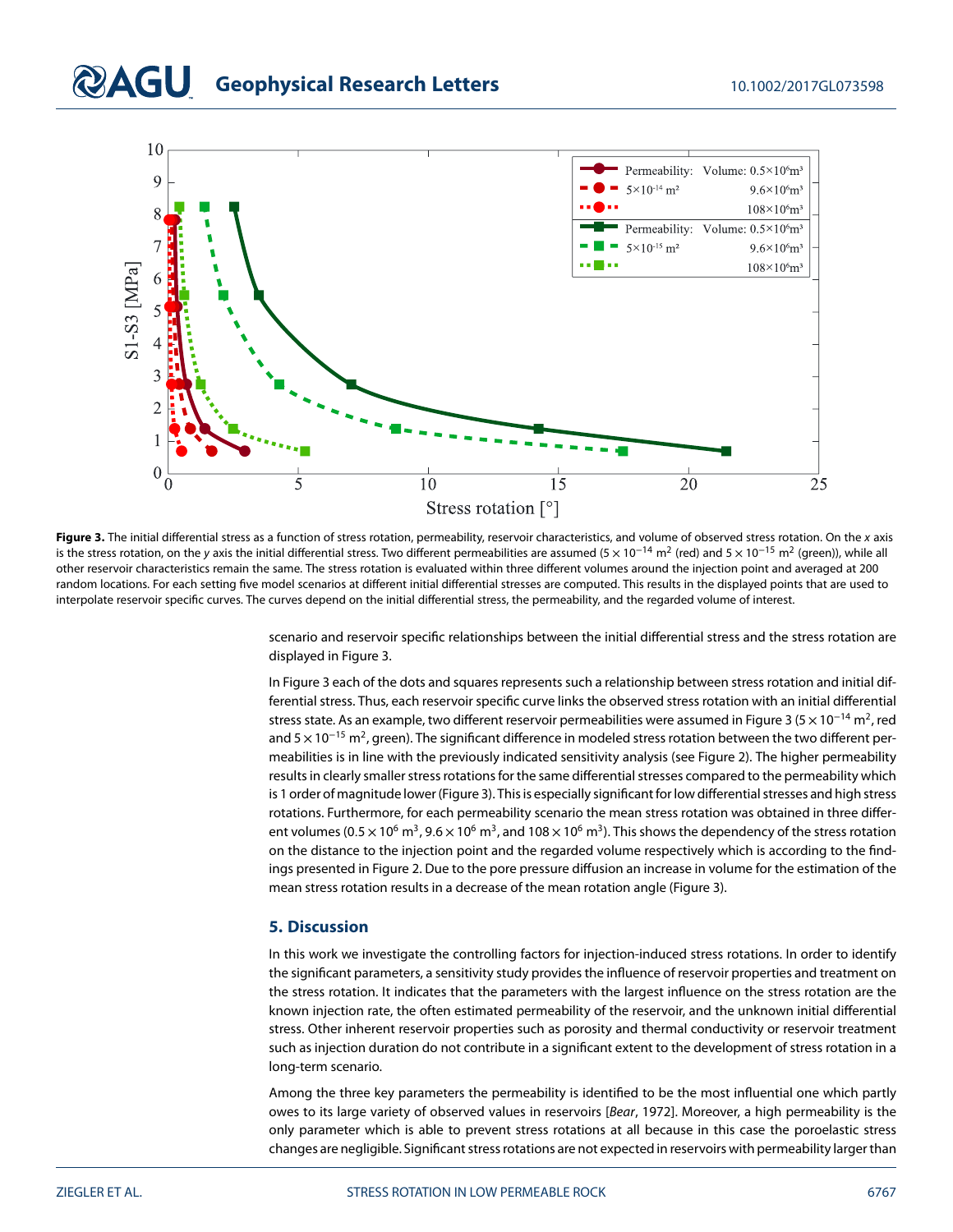approximately 10<sup>-13</sup> m<sup>2</sup> even though theoretically stress rotations may occur in such settings due to very high injection rates (*>*150 L/s) or very low differential stress (*<*2 MPa). Conversely, a low injection rate (*<*10 L/s) and a high differential stress (*>*10 MPa) can significantly limit stress rotations even in a low permeability reservoir (*<* 10<sup>−</sup><sup>14</sup> m2).

In this work, a THM model was used to simulate stress rotations in a homogeneous isotropic generic test scenario. The described model is ready to alter material properties to relevant values for a certain reservoir type and even include anisotropies. Furthermore, the reservoir engineering parameters can be adapted to rep-resent cyclic injection [Zang et al., [2013;](#page-10-7) Zimmermann et al., [2010\]](#page-10-8), production and injection from the same well [Tischner et al., [2010\]](#page-10-9), different injection durations, and different injection temperature. The stress rotation angle is quite robust to small changes in injection rate. However, significant fluctuations are expected to result in clearly observable effects (Figure [1a](#page-2-0)). The approach can be easily adapted to include an actual reservoir geometry. The significance of the influence of reservoir features such as sealing and conducting faults, anisotropies, and inhomogeneities are expected to depend mainly on their deviation from the rest of the reservoir. Small deviations can be neglected. Furthermore, a more realistic injection geometry (line source) and lateral and vertical extent of the reservoir is expected to result in a similar stress rotation angle. Injection and production layouts featuring several boreholes will affect the stress rotation angle in a way that is mainly influenced by the communication of the wells and their distance. Such adaptions of the reservoir model improve the precision of the differential stress estimation approach for a distinct reservoir setting.

The primary challenges remain the precise detection and localization of induced seismic events and the availability of information on the permeability. Still, in case of large uncertainties in both parameters conclusive results are provided. In Figure [3](#page-7-0) the permeability is between  $5 \times 10^{-15}$  m<sup>2</sup> and  $5 \times 10^{-14}$  m<sup>2</sup>. If stress rotations of more than 7∘ are observed, an initial differential stress of maximum 3 MPa can be concluded. Furthermore, the permeability is then most likely in the area of 5  $\times$  10<sup>-15</sup> m<sup>2</sup>. This knowledge of the differential stress in most tectonic settings allows the derivation of additional information on the stress state such as  $S_{Hmax}$  if the minimum horizontal stress  $S_{hmin}$  and the vertical stress  $S_v$  magnitudes are available.

As an application to the geothermal reservoir characterization [Moeck, [2014\]](#page-9-30) our results imply that significant stress rotations are to be expected in reservoirs dominated by crystalline rock, micritic carbonate rock, and sediments with a permeability of *<* 10<sup>−</sup><sup>15</sup> m2 (porosity *<*15%). The individual angle of stress rotation and affected volume is dependent on the site-specific injection rate and differential stress. Furthermore, rotations are expected for reservoirs in dolomitic carbonate rocks and sediments with permeabilities *<* 5 × 10<sup>−</sup><sup>14</sup> m<sup>2</sup> (porosity between 15 and 25%). In those settings rotations can be very small or even prevented if the differential stress is large. In addition, a low injection rate can mitigate the angle of stress rotations. Almost no stress rotations are expected in fracture- or karst-dominated reservoirs or sedimentary reservoirs with a high permeability (*>*10<sup>−</sup><sup>13</sup> m2, porosity *>*25%). In most of those scenarios even very high injection rates and very low differential stress will not lead to a significant stress rotation due to the high permeability. In summary, stress rotations are mainly to be expected in petrothermal enhanced geothermal systems and their occurrence is likely in hydrothermal reservoirs which require stimulation. This could be the reason that to date, they have only been observed at The Geysers geothermal field. Hydrothermal systems are not prone to stress rotations since their initial permeability is usually already high effectively preventing stress rotations.

### **6. Conclusion**

We apply a generic 3-D thermo-hydro-mechanical model to demonstrate that injection-induced stress rotations in a reservoir can be used to estimate the initial differential stress within a particular rock volume given certain rock permeability and fluid injection rates since they are the physical response of the rock to the injection. The approach requires detailed information on the injection rate and the reservoir permeability which are the most influential parameters. Any further reservoir and engineering properties are secondary for a successful application. In addition, it is indicated that thermal effects have no significant influence on stress rotations. Furthermore, we find that for common differential stress and reservoir treatments stress rotations are only expected in settings with a permeability of less than approximately  $10^{-12}$  m<sup>2</sup>. The presented approach can also be used to first order assess the expected stress rotations within a reservoir prior to injection. In addition, the mitigation of stress rotations by limitation of the injection rate can be estimated. Further investigations are required in order to address the sensitivity of the stress rotation angle to reservoir geometry, faults, anisotropies, and injection scenarios.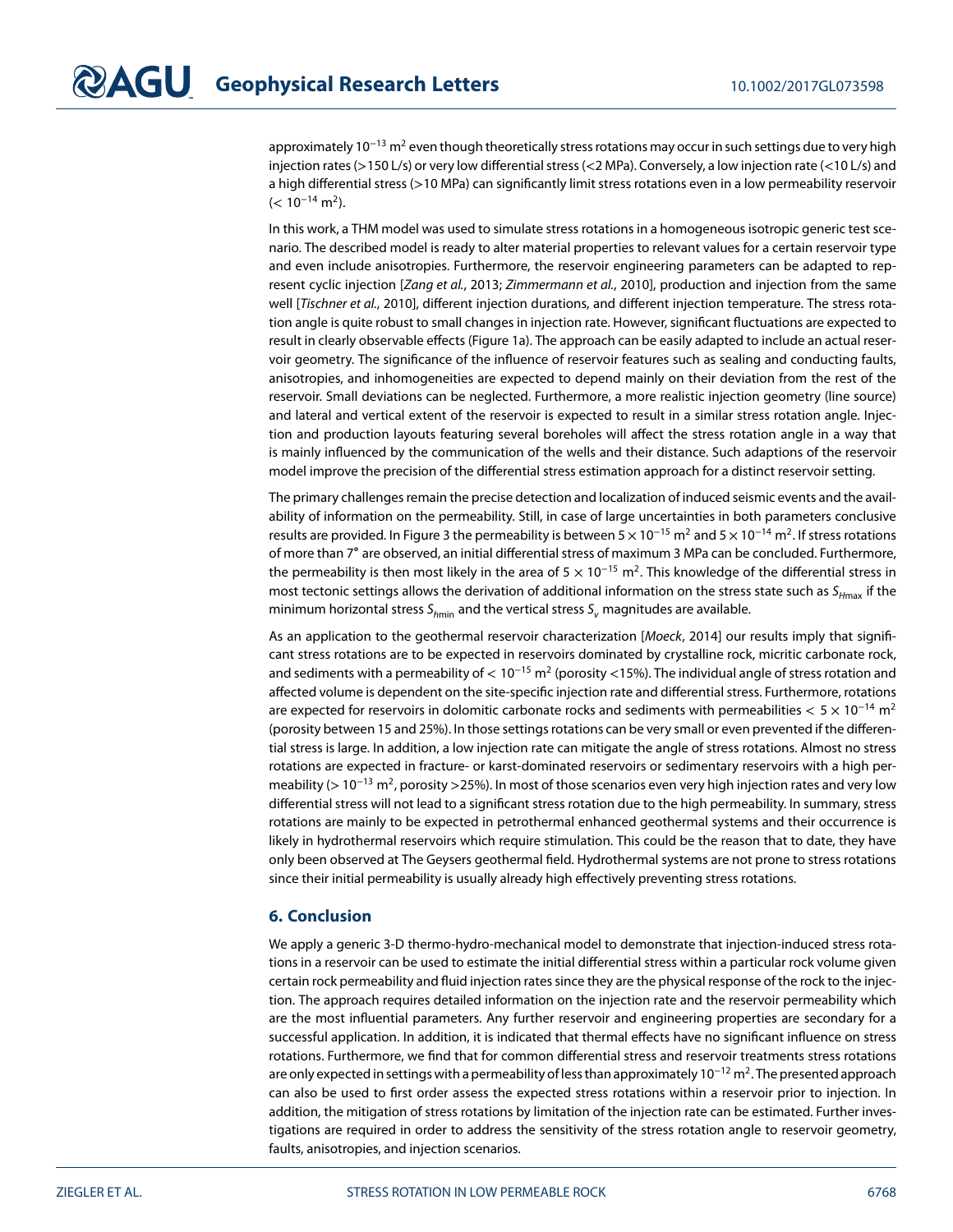#### **Acknowledgments**

The authors would like to thank two anonymous reviewers whose comments significantly improved the manuscript. Furthermore, we would like to thank Birgit Müller who read and commented on a initial version of the manuscript. The research leading to these results has received funding from the European Community's Seventh Framework Programme under grant agreement 608553 (Project IMAGE). All data for this paper are properly cited and referred to in the reference list or presented in figures.

### <span id="page-9-25"></span>**References**

Altmann, J., B. Müller, T. Müller, O. Heidbach, M. Tingay, and A. Weißhardt (2014), Pore pressure stress coupling in 3D and consequences for reservoir stress states and fault reactivation, Geothermics, 52, 195–204, doi[:10.1016/j.geothermics.2014.01.004.](http://dx.doi.org/10.1016/j.geothermics.2014.01.004)

<span id="page-9-24"></span>Altmann, J. B., T. M. Müller, B. I. Müller, M. R. Tingay, and O. Heidbach (2010), Poroelastic contribution to the reservoir stress path, Int. J. Rock Mech. Min. Sci., 47(7), 1104–1113, doi[:10.1016/j.ijrmms.2010.08.001.](http://dx.doi.org/10.1016/j.ijrmms.2010.08.001)

<span id="page-9-34"></span><span id="page-9-31"></span>Bear, J. (1972), Dynamics of Fluids in Porous Media, Dover, New York.

Bohnhoff, M., S. Baisch, and H.-P. Harjes (2004), Fault mechanisms of induced seismicity at the superdeep German Continental Deep Drilling Program (KTB) borehole and their relation to fault structure and stress field, J. Geophys. Res., 109, B02309, doi[:10.1029/2003JB002528.](http://dx.doi.org/10.1029/2003JB002528)

<span id="page-9-16"></span>Bohnhoff, M., H. Grosser, and G. Dresen (2006), Strain partitioning and stress rotation at the North Anatolian fault zone from aftershock focal mechanisms of the 1999 Izmit  $M_w = 7.4$  earthquake, Geophys. J. Int., 166(1), 373-385, doi[:10.1111/j.1365-246X.2006.03027.x.](http://dx.doi.org/10.1111/j.1365-246X.2006.03027.x)

<span id="page-9-6"></span>Brown, E. E., and E. Hoek (1978), Trends in relationships between measured in-situ stresses and depth, Int. J. Rock Mech. Min. Sci. Geomech. Abstr., 15(4), 211–215, doi[:10.1016/0148-9062\(78\)91227-5.](http://dx.doi.org/10.1016/0148-9062(78)91227-5)

<span id="page-9-7"></span>Brudy, M., M. D. Zoback, K. Fuchs, F. Rummel, and J. Baumgärtner (1997), Estimation of the complete stress tensor to 8 km depth in the KTB scientific drill holes: Implications for crustal strength, J. Geophys. Res., 102(B8), 18,453–18,475, doi[:10.1029/96JB02942.](http://dx.doi.org/10.1029/96JB02942)

<span id="page-9-0"></span>Cornet, F., J. Helm, H. Poitrenaud, and A. Etchecopar (1997), Seismic and aseismic slips induced by large-scale fluid injections, in Seismicity Associated with Mines, Reservoirs and Fluid Injections, edited by S. Talebi, pp. 563–583, Springer, Basel, Switzerland., doi[:10.1007/978-3-0348-8814-1\\_12.](http://dx.doi.org/10.1007/978-3-0348-8814-1_12)

<span id="page-9-10"></span>Dorbath, L., N. Cuenot, A. Genter, and M. Frogneux (2009), Seismic response of the fractured and faulted granite of Soultz-sous-Forêts (France) to 5 km deep massive water injections, Geophys. J. Int., 177(2), 653–675, doi[:10.1111/j.1365-246X.2009.04030.x.](http://dx.doi.org/10.1111/j.1365-246X.2009.04030.x)

<span id="page-9-27"></span>Dreger, D. S., O. S. Boyd, and R. Gritto (2017), Automatic moment tensor analyses, in-situ stress estimation and temporal stress changes at the Geysers EGS demonstration project, paper presented at 42nd Workshop on Geothermal Reservoir Engineering, Stanford Univ., Stanford, Calif., 13–15 Feb.

<span id="page-9-2"></span>Fuchs, K., and B. Müller (2001), World stress map of the Earth: A key to tectonic processes and technological applications, Naturwissenschaften, 88(9), 357–371, doi[:10.1007/s001140100253.](http://dx.doi.org/10.1007/s001140100253)

<span id="page-9-11"></span>Gritto, R., and S. P. Jarpe (2014), Temporal variations of  $V_p/V_s$ -ratio at The Geysers geothermal field, USA, Geothermics, 52, 112-119, doi[:10.1016/j.geothermics.2014.01.012.](http://dx.doi.org/10.1016/j.geothermics.2014.01.012)

<span id="page-9-18"></span>Hardebeck, J. L. (2012), Coseismic and postseismic stress rotations due to great subduction zone earthquakes, Geophys. Res. Lett., 39, L21313, doi[:10.1029/2012GL053438.](http://dx.doi.org/10.1029/2012GL053438)

<span id="page-9-15"></span>Hardebeck, J. L., and E. Hauksson (2001), Crustal stress field in Southern California and its implications for fault mechanics, J. Geophys. Res., 106(B10), 21,859–21,882, doi[:10.1029/2001JB000292.](http://dx.doi.org/10.1029/2001JB000292)

<span id="page-9-12"></span>Hardebeck, J. L., and A. J. Michael (2006), Damped regional-scale stress inversions: Methodology and examples for Southern California and the Coalinga aftershock sequence, J. Geophys. Res., 111, B11310, doi[:10.1029/2005JB004144.](http://dx.doi.org/10.1029/2005JB004144)

<span id="page-9-1"></span>Harris, R. A. (1998), Introduction to special section: Stress triggers, stress shadows, and implications for seismic hazard, J. Geophys. Res., 103(B10), 24,347–24,358, doi[:10.1029/98JB01576.](http://dx.doi.org/10.1029/98JB01576)

<span id="page-9-3"></span>Heidbach, O., and Z. Ben-Avraham (2007), Stress evolution and seismic hazard of the Dead Sea Fault System, Earth Planet. Sci. Lett., 257(1-2), 299–312, doi[:10.1016/j.epsl.2007.02.042.](http://dx.doi.org/10.1016/j.epsl.2007.02.042)

<span id="page-9-4"></span>Heidbach, O., M. Tingay, A. Barth, J. Reinecker, D. Kurfeß, and B. Müller (2010), Global crustal stress pattern based on the World Stress Map database release 2008, Tectonophysics, 482(1–4), 3–15, doi[:10.1016/j.tecto.2009.07.023.](http://dx.doi.org/10.1016/j.tecto.2009.07.023)

<span id="page-9-33"></span><span id="page-9-5"></span>Heidbach, O., M. Rajabi, K. Reiter, M. Ziegler, and WSM Team (2016), World stress map database release 2016, doi[:10.5880/WSM.2016.001.](http://dx.doi.org/10.5880/WSM.2016.001) IAPWS (1997), Revised release on the IAPWS industrial formulation 1997 for the thermodynamic properties of water and steam. [Available at [http://www.iapws.org/.](http://www.iapws.org/)]

<span id="page-9-17"></span>Ickrath, M., M. Bohnhoff, G. Dresen, P. Martínez-Garzón, F. Bulut, G. Kwiatek, and O. Germer (2015), Detailed analysis of spatiotemporal variations of the stress field orientation along the Izmit-Düzce rupture in NW Turkey from inversion of first-motion polarity data, Geophys. J. Int., 202(3), 2120–2132, doi[:10.1093/gji/ggv273.](http://dx.doi.org/10.1093/gji/ggv273)

<span id="page-9-22"></span><span id="page-9-21"></span>Jaeger, J., N. Cook, and R. Zimmerman (2007), Fundamentals of Rock Mechanics, 4th ed., 488 pp., Blackwell, Malden, Oxford, Carlton.

Jeanne, P., J. Rutqvist, P. F. Dobson, J. Garcia, M. Walters, C. Hartline, and A. Borgia (2015), Geomechanical simulation of the stress tensor rotation caused by injection of cold water in a deep geothermal reservoir, J. Geophys. Res. Solid Earth, 120, 8422-8438, doi[:10.1002/2015JB012414.](http://dx.doi.org/10.1002/2015JB012414)

<span id="page-9-8"></span>Lund, B., and M. Zoback (1999), Orientation and magnitude of in situ stress to 6.5 km depth in the Baltic Shield, Int. J. Rock Mech. Min. Sci., 36(2), 169–190, doi[:10.1016/S0148-9062\(98\)00183-1.](http://dx.doi.org/10.1016/S0148-9062(98)00183-1)

<span id="page-9-19"></span>Martínez-Garzón, P., M. Bohnhoff, G. Kwiatek, and G. Dresen (2013), Stress tensor changes related to fluid injection at The Geysers geothermal field, California, Geophys. Res. Lett., 40, 2596–2601, doi[:10.1002/grl.50438.](http://dx.doi.org/10.1002/grl.50438)

<span id="page-9-13"></span>Martínez-Garzón, P., G. Kwiatek, M. Ickrath, and M. Bohnhoff (2014a), MSATSI: A MATLAB package for stress inversion combining solid classic methodology, a new simplified user-handling, and a visualization tool, Seismol. Res. Lett., 85(4), 896–904, doi[:10.1785/0220130189.](http://dx.doi.org/10.1785/0220130189)

<span id="page-9-20"></span>Martínez-Garzón, P., G. Kwiatek, H. Sone, M. Bohnhoff, G. Dresen, and C. Hartline (2014b), Spatiotemporal changes, faulting regimes, and source parameters of induced seismicity: A case study from The Geysers geothermal field, J. Geophys. Res. Solid Earth, 119, 8378-8396, doi[:10.1002/2014JB011385.](http://dx.doi.org/10.1002/2014JB011385)

<span id="page-9-14"></span>Martínez-Garzón, P., Y. Ben-Zion, N. Abolfathian, G. Kwiatek, and M. Bohnhoff (2016), A refined methodology for stress inversions of earthquake focal mechanisms, J. Geophys. Res. Solid Earth, 121, 8666-8687, doi[:10.1002/2016JB013493.](http://dx.doi.org/10.1002/2016JB013493)

<span id="page-9-30"></span>Moeck, I. S. (2014), Catalog of geothermal play types based on geologic controls, Renewable Sustainable Energy Rev., 37, 867–882, doi[:10.1016/j.rser.2014.05.032.](http://dx.doi.org/10.1016/j.rser.2014.05.032)

<span id="page-9-32"></span><span id="page-9-23"></span>Robertson, E. C., (1988), Thermal properties of rocks, U.S. Geol. Surv. Open File Rep., 88-441, Reston, Va.

Rudnicki, J. (1986), Fluid mass sources and point forces in linear elastic diffusive solids, Mech. Mater., 5(1986), 383–393, doi[:10.1016/0167-6636\(86\)90042-6.](http://dx.doi.org/10.1016/0167-6636(86)90042-6)

<span id="page-9-28"></span>Rutqvist, J., and C. M. Oldenburg (2008), Analysis of Injection-Induced Micro-earthquakes in a Geothermal Steam Reservoir, The Geysers Geothermal Field, California, Lawrence Berkeley Natl. Lab., Berkeley, Calif.

<span id="page-9-29"></span>Rutqvist, J., P. F. Dobson, J. Garcia, C. Hartline, P. Jeanne, C. M. Oldenburg, D. W. Vasco, and M. Walters (2013), The Northwest Geysers EGS demonstration project, California: Pre-stimulation modeling and interpretation of the stimulation, Math. Geosci., 47(1), 3–29, doi[:10.1007/s11004-013-9493-y.](http://dx.doi.org/10.1007/s11004-013-9493-y)

<span id="page-9-26"></span>Schoenball, M., T. M. Müller, B. I. R. Müller, and O. Heidbach (2010), Fluid-induced microseismicity in pre-stressed rock masses, Geophys. J. Int., 180(2), 813–819, doi[:10.1111/j.1365-246X.2009.04443.x.](http://dx.doi.org/10.1111/j.1365-246X.2009.04443.x)

<span id="page-9-9"></span>Schoenball, M., L. Dorbath, E. Gaucher, J. F. Wellmann, and T. Kohl (2014), Change of stress regime during geothermal reservoir stimulation, Geophys. Res. Lett., 41, 1163–1170, doi[:10.1002/2013GL058514.](http://dx.doi.org/10.1002/2013GL058514)